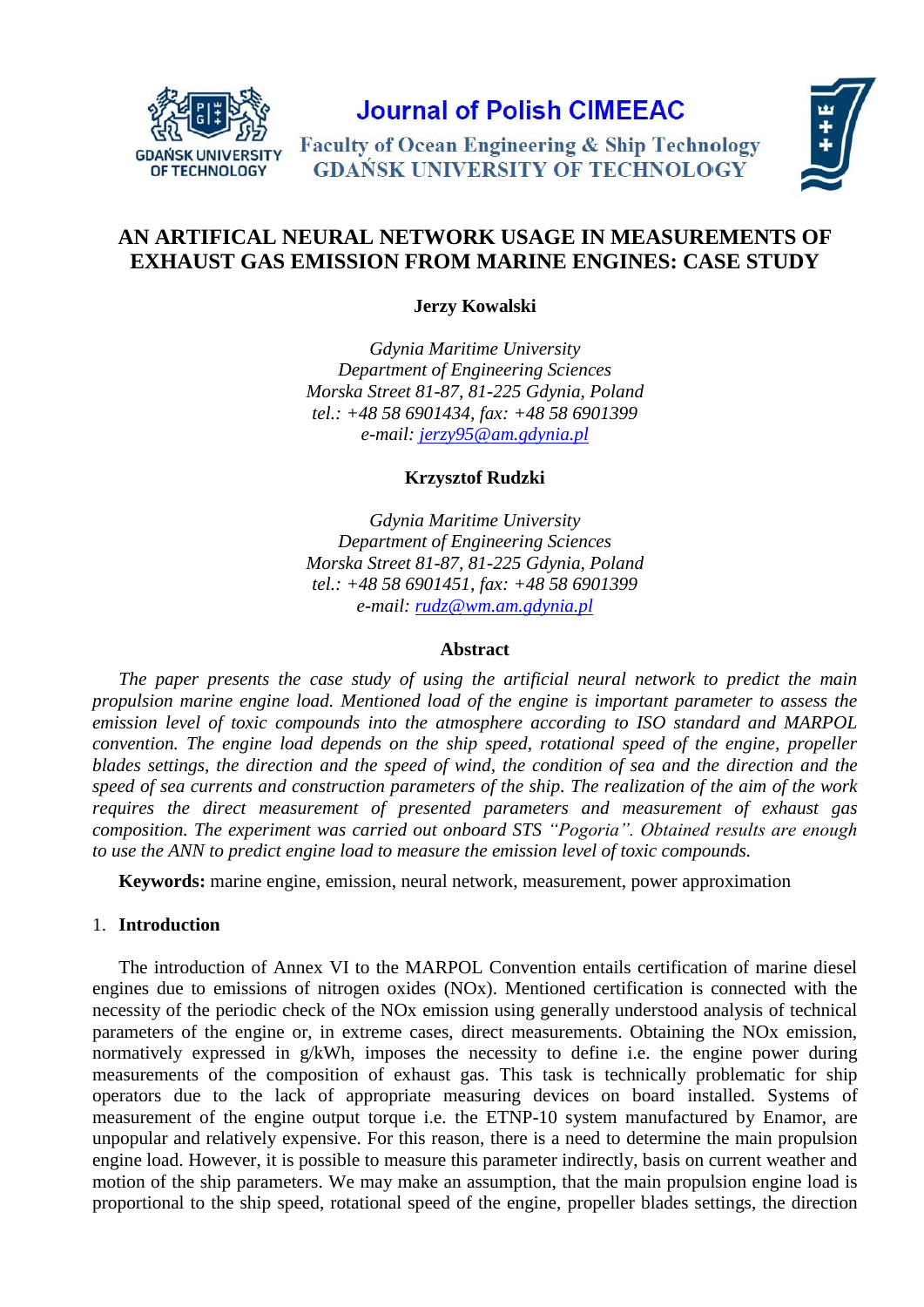and the speed of wind, the condition of sea and the direction and the speed of sea currents. All mentioned parameters are measured by the standard ship equipment. For this reason presented data and parameters comes from the ship construction could be useful to determine actual the engine load. It should be remembered that detailed calculation algorithm of the presented problem is not completely known. According to this situation convenient tool to solve this problem should be an artificial neural network (ANN). ANN is simple tool to approximation complex determined algorithms. Oladsine et al. [\[1\]](#page-6-0) and Hafner et al. [\[2\]](#page-6-1) use ANN to control piston engines and Stephan et al. [\[3\]](#page-6-2) use ANN to control the combustion process in the power plant furnace. Yang et al. [\[4\]](#page-6-3) and Ramadhas et al. [\[5\]](#page-6-4) use ANN to predict cetane number in fuel mixtures and Lee et al. [\[6\]](#page-6-5) use ANN to predict fuel injection range to the combustion chamber in the engine. ANN is useful to estimate the specific fuel consumption [\[7\],](#page-6-6) [\[8\]](#page-6-7) temperature of the combustion process in the engine [\[9\],](#page-6-8) the air/fuel excess ratio [\[10\],](#page-6-9) the NOx emission approximation [\[11\]](#page-6-10) and faults of piston engines [\[12\].](#page-6-11)

Presented works tend to conclude that it is possible to effectively use the ANN to assess the marine engine load. The main target of the work is presentation of the case study about possibility of the ANN use to predict the main propulsion engine load to direct measurements of the emission of toxic compounds.

# 2. **Measurement procedure**

Measurements were taken on the sailing vessel STS "Pogoria". She is a barkentine, about 48 meters of length and the deadweight of 340 tons. Mentioned ship is equipped with main propulsion engine, which through a reduction gear drives the controllable biplane propeller with nominal speed 356 rpm. Detailed parameters of the engine are presented in Tab.1.

| Engine designation: VOLVO PENTA TAMD103A |                                    |                                                       |  |
|------------------------------------------|------------------------------------|-------------------------------------------------------|--|
| No.                                      | Name of parameter                  | Value                                                 |  |
| 1.                                       | Method of operation                | 4-stroke, direct-injected, turbocharged diesel engine |  |
| 2.                                       | No. of cylinders and configuration | 6 cylinders, in-line                                  |  |
| 3.                                       | Bore                               | 120.65 mm                                             |  |
| 4.                                       | Stroke                             | 140 mm                                                |  |
| 5.                                       | Displacement                       | $9.6 \text{ dm}^3$                                    |  |
| 6.                                       | Compression ratio                  | 17.0                                                  |  |
| 7.                                       | Minimal shaft rotatin speed        | 530 rpm                                               |  |
| 8.                                       | Nominal crankshaft rotatin speed   | 1800 rpm                                              |  |
| 9.                                       | Nominal power torque               | 1353 Nm (at 1800 rpm)                                 |  |
| 10.                                      | Maximal torque                     | 1580 Nm (at 1250 rpm)                                 |  |
|                                          | 11. Specific fuel consumption      | $212$ g/kWh                                           |  |

*Tab.1. Main engine technical data*

The exhaust gas composition has been measured by TESTO350XL exhaust gas analyser with ranges and accuracy presented in [\[13\].](#page-6-12) The procedure of measurement needs an information about fuel consumption and actual the engine load.

The fuel consumption has been measured by volumetric methodology, and the engine load was calculated by properly learned ANN.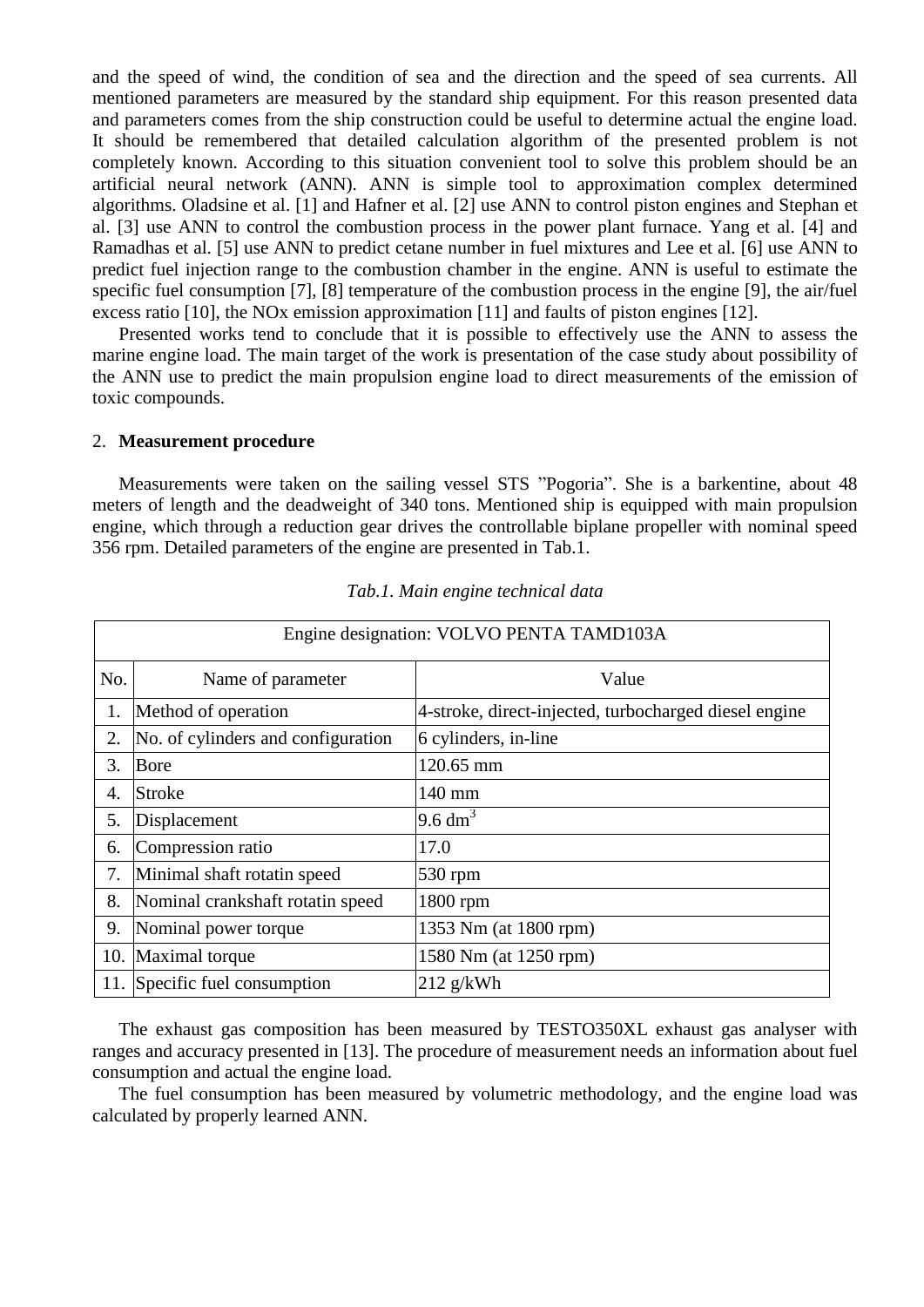## 3. **Artificial neural network usage**

As mentioned earlier the power output of the engine was calculated by the ANN. The input data of the ANN were the rotational speed of the engine, pitch propeller settings and the nautical and the meteorological data. Presented ANN was prepared in Matlab Neural Toolbox. The multi-layer perceptron with 7 neurons in the input layer, 2 hidden layers and 1 neuron in the output layer was used. The ANN input data are presented in Tab.2.

| Variable name                  | Unit                                | Recording method                       |
|--------------------------------|-------------------------------------|----------------------------------------|
| fuel consumption               | $\left[\text{dm}^3/\text{h}\right]$ | Direct measurement                     |
| wind speed                     | [knots]                             | Weather Station PB150 made by Airmar,  |
|                                |                                     | installed on the vessel.               |
| wind direction                 | $\lceil^{\circ} \rceil$             | Weather Station PB150 made by Airmar,  |
|                                |                                     | installed on the vessel.               |
| sea current speed              | [knots]                             | tide tables and GPS                    |
| sea current direction          | гОт                                 | tide tables and GPS                    |
| sea state                      | of Douglas]                         | Douglas scale                          |
| rotational speed of the engine | [ <i>rpm</i> ]                      | Main engine speed indicator            |
| propeller pitch setting        | [pitch scale]                       | Scale of pitch propeller setting lever |

#### *Tab. 2. Input variables of the ANN*



*Fig.1. Screenshots from Matlab Neural Network Toolbox*

Backpropagation algorithm was used to learn the ANN. There are many variations of the backpropagation algorithm. In this study the Gradient Descent with Momentum algorithm was implemented. Fig.1 presents the screen capture of the learning results summary. Detailed description of the ANN model is presented in [\[19\],](#page-6-13) [\[20\].](#page-6-14) On the fig.1 target shows normalized torque at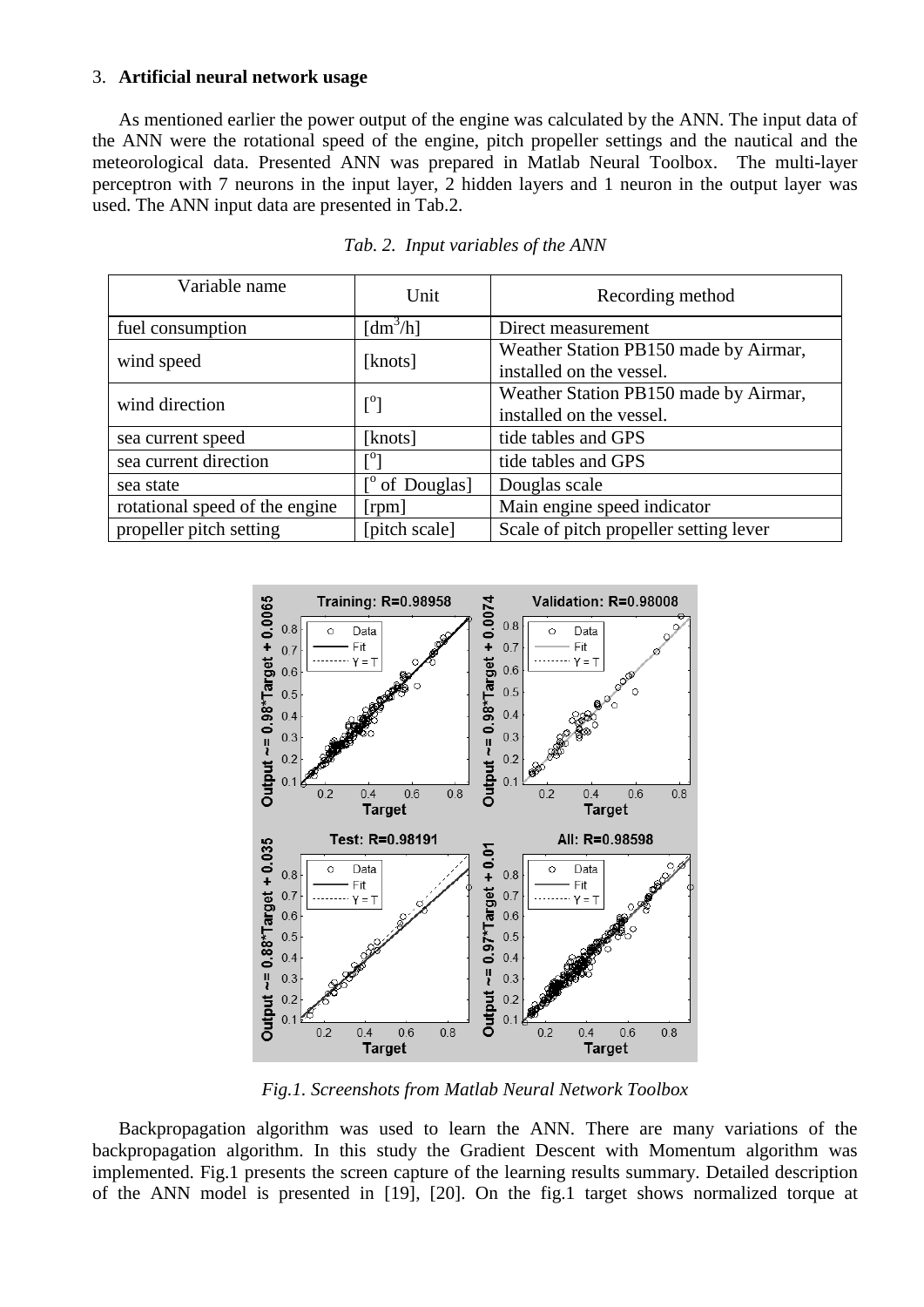crankshaft. According to presented results the mean square error value (R) for all considered results is over 0.98. It means that the ANN model well-fits the measured data.

# 4. **Obtained results**

The use of ANN allows to direct measurement of the gaseous emission from the main propulsion engine of STS "POGORIA" ship. According to this, the direct measurement of exhaust gas composition with fuel consumption and parameters of the surrounding air was measured. The required information about the engine load was taken from proper learned ANN.



*Fig.2. Obtained power output from the main propulsion engine and specific fuel consumption*

Left side of Fig.2 presents the calculated power output of the main propulsion engine obtained from the ANN for all considered points of measurements. According to presented results, despite identic settings of values of both the engine speed and propeller's blades the value of obtained power output is different. Observed results are expected due to changes in values and the direction of wind and sea waves. Right side of Fig.2 presents the specific fuel consumption (SFC) calculated for all considered loads of the engine. Presented calculation results are based on measured fuel consumption and obtained from ANN results of power output. According to results presented in Tab.1 the SFC for nominal power output of the engine equals 212g/kWh. The obtained minimal value of SFC for the maximum power output equals 233g/kWh. Naturally, value of the SFC increases with the decrease of the power output. The maximum value of the SFC was obtained for idle load of the engine and it equals 643g/kWh.

Fig.3 presents results of the direct measurement of exhaust gas composition. Obtained results are qualitatively convergent to results presented in literature for similar constructions of marine engines [\[14\],](#page-6-15) [\[15\],](#page-6-16) [\[16\].](#page-6-17) The increase of the power output causes the decrease of oxygen  $(O_2)$  in exhaust gas and the increase of the carbon dioxide  $(CO_2)$ . Presented results are expected. The increase of the power output and the increase of the fuel consumption in the same quantity of combustion volume cause the increase of the  $CO<sub>2</sub>$  in exhaust gas. Largest differences between measurements are observed in the case of the carbon monoxide (CO) content in exhaust gas. The result difference for 88% of the maximum power output for the CO equals 14% for two measurement points. The cause of this phenomenon wasn't recognized due to the lack of additional information, but the difference in the humidity of air and parameters of the engine cooling process may be suspected. According to presented results the increase of the power output causes the increase of both the CO and the NOx composition in exhaust gas. Observed dependences are expected. The increase of the power output causes the increase of combustion temperature and the acceleration of the nitrogen oxidation according to the Zeldovich thermal mechanism.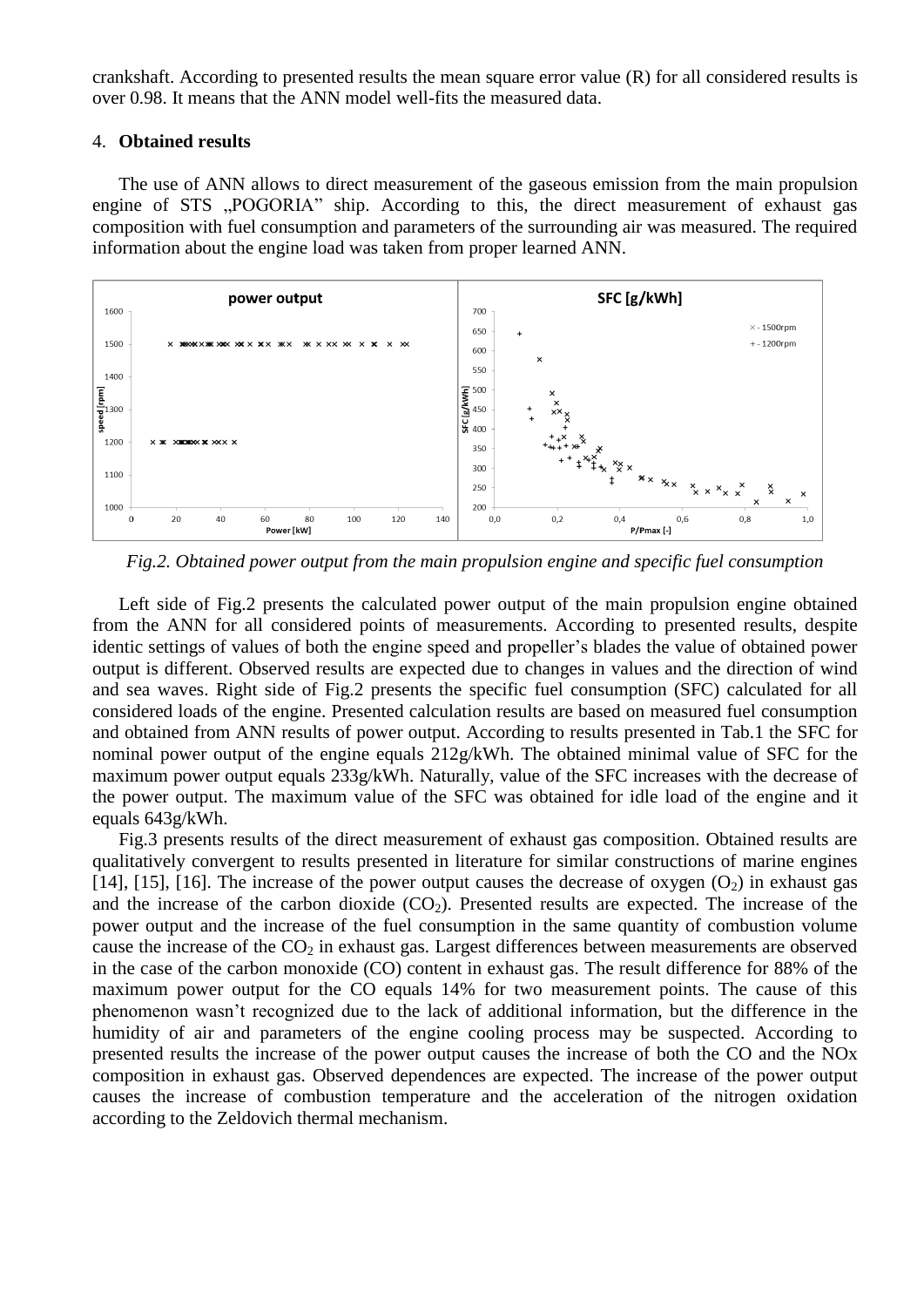

*Fig.3. Measured composition of exhaust gas for all considered loads of the engine*

Fig.4 presents results of the NOx and the CO emissions for all considered loads of the engine. Presented emissions are obtained with use of the engine power output, calculated by presented ANN. According to presented results, the increase of the engine power output causes the decrease of the CO and the NOx emissions. It should be noted that the increase of the power output of the marine engine causes the increase of its efficiency. According to this observed decrease of the CO emission is expected [\[17\].](#page-6-18)



*Fig.4. Emission of CO and NOx in exhaust gas for all considered loads of the engine*

It should be noted that the increase of the engine speed causes the decrease of the CO and the NOx emissions. According to mentioned Zeldovich mechanism the quantity of nitrogen oxidation depends on temperature but time of combustion also.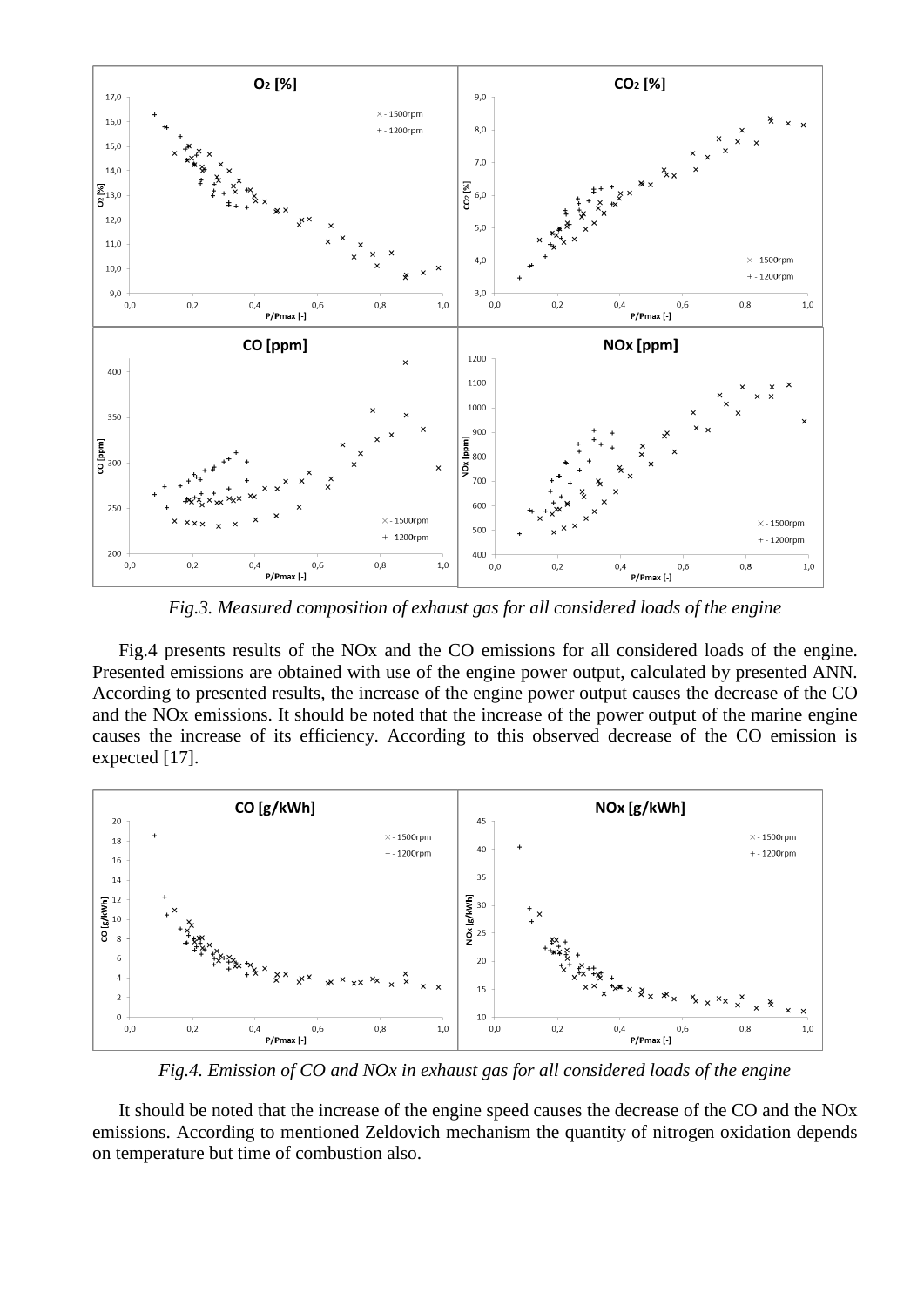

*Fig.5. NOx emission levels for the E2, D2 and C1 cycle and the NOx emission limit according to Tier I of the MARPOL convention.*

Calculated results of the NOx emission was used to the NOx emission presentation according to ISO8178 standard regulations. Obtained results may be used to the NOx calculation according to E2, D2 and C1 cycle of measurements. The E2 cycle is used for measurement the emission for marine engines operated as main propulsion marine engines operated at constant speed. D2 and C1 cycles are useful for marine engines operated as an auxiliary propulsion. Obtained results are presented in Fig.5.

Fig.5 presents the limit of the NOx emission according to Tier I of MARPOL convention [\[18\]](#page-6-19) also. According to presented results, used type of cycle for the engine testing during the direct measurement of the NOx emission level, influences on obtained results. Differences between obtained results equal 34%. It should be noted that observed engine, according to the manufacturer declaration, should be used as either the main propulsion engine or the auxiliary propulsion onboard.

#### **5. Conclusions**

The paper presents the case study of possibility the ANN use to the engine load approximation during direct onboard measurements of the exhaust gas emission. The rotational speed of the engine as well as the fuel consumption and parameters of wind and sea state were used to properly learning the ANN. Calculated by ANN load of the engine has been used to NOx emission calculation according to ISO8178 standard regulation. Prepared observations allow to express the following conclusions.

- obtained ANN calculates the power output of the engine with accuracy not exceeded 2% ,
- the increase of the engine power output causes the decrease of the CO and the NOx emissions. Presented results are expected because the increase of the power output of the marine engine causes the increase of its efficiency,
- the increase of the engine speed causes the decrease of the CO and the NOx emissions,
- used type of cycle for the engine testing during the direct measurement of the NOx emission level, influences on obtained results. Differences between obtained results equal 34% for different types of measurement cycle.

## **Acknowledgments**

The project was supported by the National Science Centre in Poland, granted on the basis of decision No. DEC-2011/01/D/ST8/07142.